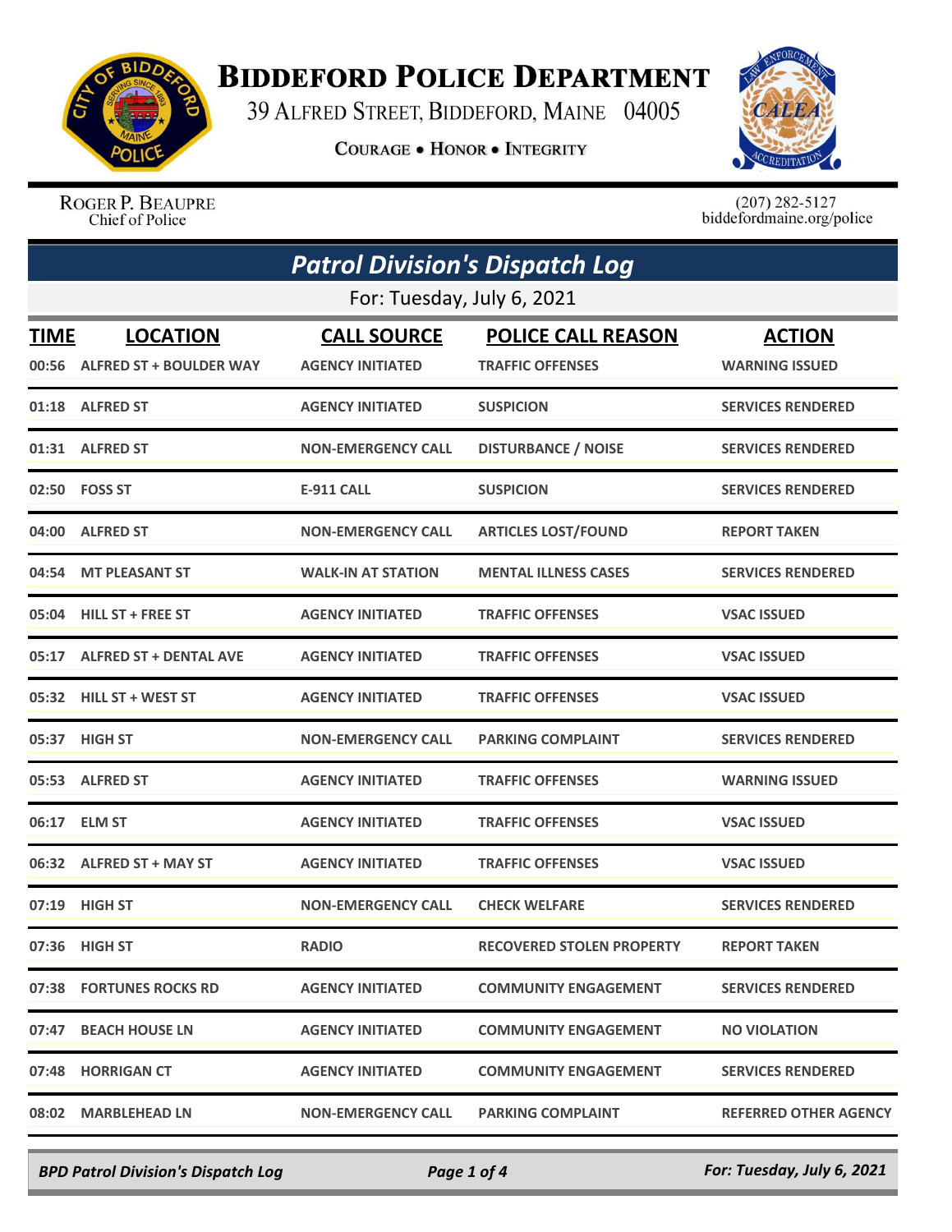| <b>TIME</b> | <b>LOCATION</b><br>08:25 ELM ST | <b>CALL SOURCE</b><br><b>NON-EMERGENCY CALL</b> | <b>POLICE CALL REASON</b><br><b>VEHICLE CRASH - POLICE ONLY</b> | <b>ACTION</b><br><b>SERVICES RENDERED</b> |
|-------------|---------------------------------|-------------------------------------------------|-----------------------------------------------------------------|-------------------------------------------|
|             | 08:34 SOUTH ST                  | <b>E-911 CALL</b>                               | <b>TRESPASSING</b>                                              | <b>REPORT TAKEN</b>                       |
|             | 08:41 MAIN ST                   | <b>AGENCY INITIATED</b>                         | <b>COMMUNITY ENGAGEMENT</b>                                     | <b>NO VIOLATION</b>                       |
| 09:16       | <b>OLD DOGS LN</b>              | <b>NON-EMERGENCY CALL</b>                       | <b>ASSIST OTHER AGENCY</b>                                      | <b>NO ACTION REQUIRED</b>                 |
|             | 09:48 FOSS ST                   | <b>WALK-IN AT STATION</b>                       | <b>SUSPICION</b>                                                | <b>SERVICES RENDERED</b>                  |
| 10:01       | <b>FORTUNES ROCKS RD</b>        | <b>AGENCY INITIATED</b>                         | <b>COMMUNITY ENGAGEMENT</b>                                     | <b>NO VIOLATION</b>                       |
| 10:14       | <b>BEACH HOUSE LN</b>           | <b>AGENCY INITIATED</b>                         | <b>COMMUNITY ENGAGEMENT</b>                                     | <b>NO VIOLATION</b>                       |
| 10:17       | <b>MAIN ST</b>                  | <b>NON-EMERGENCY CALL</b>                       | <b>OUT FOR FOLLOW UP</b>                                        | <b>SERVICES RENDERED</b>                  |
|             | 11:06 MAY ST + AMHERST ST       | <b>AGENCY INITIATED</b>                         | <b>TRAFFIC OFFENSES</b>                                         | <b>VSAC ISSUED</b>                        |
| 11:06       | <b>SHOPS WAY</b>                | <b>NON-EMERGENCY CALL</b>                       | <b>BOLO</b>                                                     | <b>STATE FORM TAKEN</b>                   |
|             | 11:17 ELM ST                    | <b>NON-EMERGENCY CALL</b>                       | <b>SUSPICION</b>                                                | <b>SERVICES RENDERED</b>                  |
| 11:36       | <b>HILL ST</b>                  | <b>NON-EMERGENCY CALL</b>                       | <b>DOMESTIC COMPLAINTS</b>                                      | <b>REPORT TAKEN</b>                       |
| 11:58       | <b>MEDICAL CENTER DR</b>        | <b>WALK-IN AT STATION</b>                       | <b>VEHICLE CRASH - POLICE ONLY</b>                              | <b>STATE FORM TAKEN</b>                   |
| 12:13       | <b>WEST COLE RD</b>             | <b>WALK-IN AT STATION</b>                       | <b>ARTICLES LOST/FOUND</b>                                      | <b>REPORT TAKEN</b>                       |
| 12:19       | <b>SOUTH ST</b>                 | <b>NON-EMERGENCY CALL</b>                       | <b>CHECK WELFARE</b>                                            | <b>UNFOUNDED</b>                          |
| 12:28       | <b>PIKE ST</b>                  | <b>NON-EMERGENCY CALL</b>                       | <b>PARKING COMPLAINT</b>                                        | <b>NO VIOLATION</b>                       |
|             | 12:37 MEDICAL CENTER DR         | <b>AGENCY INITIATED</b>                         | <b>ANIMAL COMPLAINT</b>                                         | <b>SERVICES RENDERED</b>                  |
|             | 12:49 ALFRED ST                 | <b>NON-EMERGENCY CALL</b>                       | <b>TRESPASSING</b>                                              | <b>FIELD INTERVIEW</b>                    |
|             | 12:50 CLEAVES ST                | E-911 CALL                                      | 911 MISUSE                                                      | <b>SERVICES RENDERED</b>                  |
|             | 12:55 SULLIVAN ST               | <b>AGENCY INITIATED</b>                         | <b>OUT FOR FOLLOW UP</b>                                        | <b>SERVICES RENDERED</b>                  |
|             | 12:55 PIERSONS LN               | <b>NON-EMERGENCY CALL</b>                       | <b>PARKING COMPLAINT</b>                                        | <b>UNFOUNDED</b>                          |
|             | 13:06 MEDICAL CENTER DR         | <b>AGENCY INITIATED</b>                         | <b>OUT FOR FOLLOW UP</b>                                        | <b>SERVICES RENDERED</b>                  |
|             | 13:08 ELM ST                    | <b>NON-EMERGENCY CALL</b>                       | <b>CIVIL COMPLAINT</b>                                          | <b>CIVIL COMPLAINT</b>                    |
|             | 13:10 MORIN ST                  | <b>NON-EMERGENCY CALL</b>                       | <b>CODES ENFORCEMENT</b>                                        | <b>SERVICES RENDERED</b>                  |
|             | 13:52 ALFRED ST                 | <b>NON-EMERGENCY CALL</b>                       | <b>TRESPASSING</b>                                              | <b>NEGATIVE CONTACT</b>                   |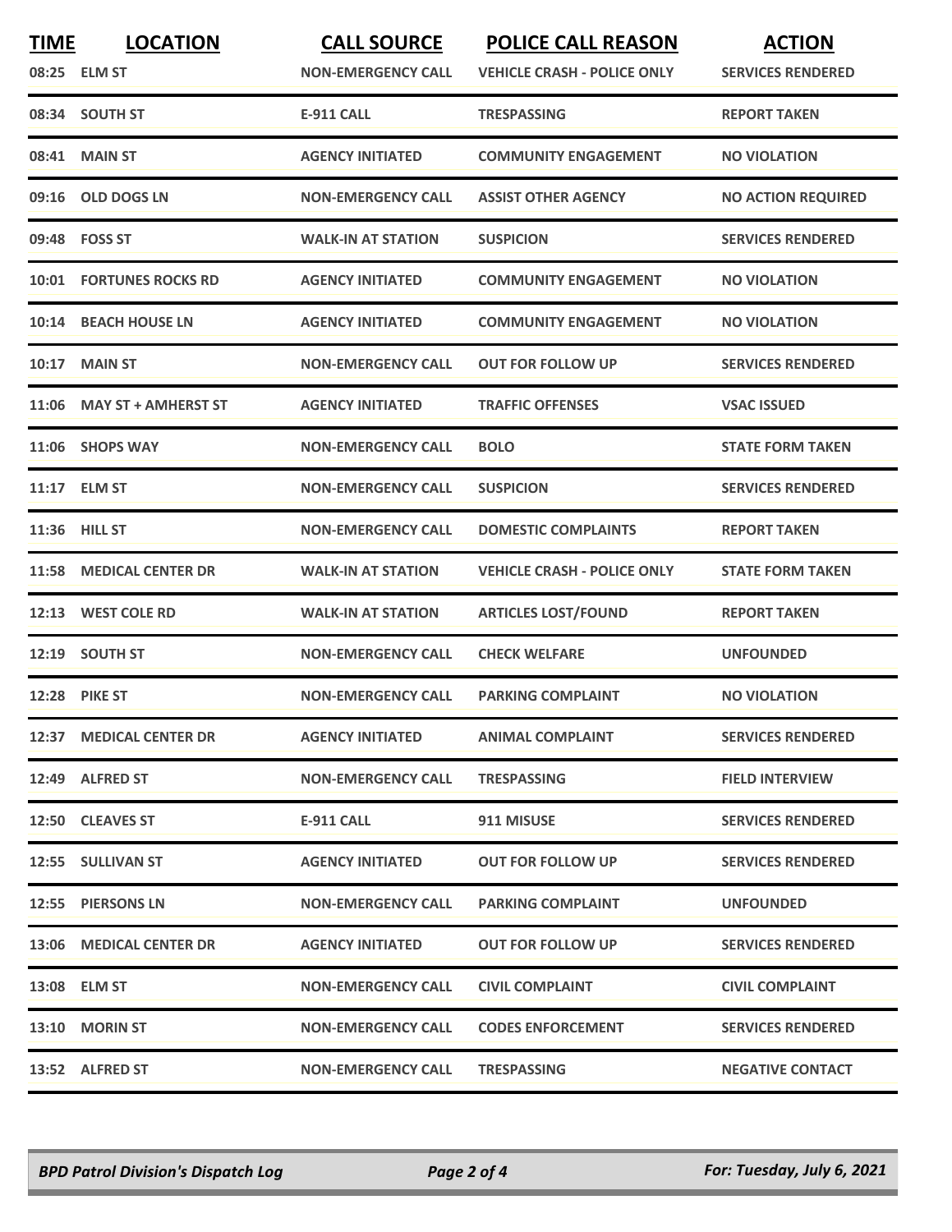| <b>TIME</b> | <b>LOCATION</b>                        | <b>CALL SOURCE</b>                                   | <b>POLICE CALL REASON</b>                                          | <b>ACTION</b>             |
|-------------|----------------------------------------|------------------------------------------------------|--------------------------------------------------------------------|---------------------------|
|             | 14:10 SOUTH ST                         | <b>E-911 CALL</b>                                    | <b>TRESPASSING</b>                                                 | <b>SUMMONS ISSUED</b>     |
|             |                                        |                                                      | OFFENDER: DUSTIN WALKER JONES  AGE: 24  RESIDENT OF: BIDDEFORD, ME |                           |
|             | <b>CHARGE: CRIMINAL TRESPASS</b>       |                                                      |                                                                    |                           |
|             | 14:46 ALFRED ST                        | <b>AGENCY INITIATED</b>                              | <b>DRUG BOX</b>                                                    | <b>NO ACTION REQUIRED</b> |
|             | 14:54 ALFRED ST                        | <b>WALK-IN AT STATION</b>                            | <b>ARTICLES LOST/FOUND</b>                                         | <b>REPORT TAKEN</b>       |
|             | 15:01 SULLIVAN ST                      | <b>NON-EMERGENCY CALL</b>                            | <b>COMMUNITY ENGAGEMENT</b>                                        | <b>SERVICES RENDERED</b>  |
|             | 15:06 ALFRED ST                        | <b>WALK-IN AT STATION</b>                            | <b>HARASSMENT</b>                                                  | <b>REPORT TAKEN</b>       |
|             | 15:25 SACO FALLS WAY                   | <b>WALK-IN AT STATION</b>                            | <b>PAPERWORK</b>                                                   | <b>SERVICES RENDERED</b>  |
|             | 15:28 EMERY ST                         | <b>NON-EMERGENCY CALL</b>                            | <b>ARTICLES LOST/FOUND</b>                                         | <b>SERVICES RENDERED</b>  |
|             | 15:32 ALFRED ST                        | <b>AGENCY INITIATED</b>                              | <b>OUT FOR FOLLOW UP</b>                                           | <b>SERVICES RENDERED</b>  |
|             | 15:57 ELM ST                           | <b>NON-EMERGENCY CALL</b>                            | <b>ARTICLES LOST/FOUND</b>                                         | <b>SERVICES RENDERED</b>  |
|             | 16:27 MAINE TPKE + ALFRED ST           | <b>E-911 CALL</b>                                    | <b>BOLO</b>                                                        | <b>UNFOUNDED</b>          |
|             | 16:59 CUTTS ST                         | <b>RADIO</b>                                         | <b>OUT FOR FOLLOW UP</b>                                           | <b>SERVICES RENDERED</b>  |
| 17:49       | <b>GREEN ST + WENTWORTH ST</b>         | <b>NON-EMERGENCY CALL</b>                            | <b>SUSPICION</b>                                                   | <b>GONE ON ARRIVAL</b>    |
|             | 17:54 ALFRED ST + JEFFERSON ST         | <b>NON-EMERGENCY CALL</b>                            | <b>CHECK WELFARE</b>                                               | <b>SERVICES RENDERED</b>  |
|             | 18:29 MIDDLE ST                        | <b>NON-EMERGENCY CALL</b>                            | <b>ASSIST CITIZEN</b>                                              | <b>SERVICES RENDERED</b>  |
|             | 18:36 BIRCH ST                         | <b>AGENCY INITIATED</b>                              | <b>OPER AFTER SUSPENSION</b>                                       | <b>SUMMONS ISSUED</b>     |
|             | CHARGE: VIOLATING CONDITION OF RELEASE | CHARGE: DISPLAYING FICTITIOUS VEHICLE CERTIFICATE    | OFFENDER: RYAN DESMOND  AGE: 35  RESIDENT OF: BIDDEFORD, ME        |                           |
|             |                                        |                                                      | OFFENDER: TARA JEANNE MEAGHER  AGE: 33  RESIDENT OF: BIDDEFORD, ME |                           |
|             |                                        | CHARGE: OPERATING WHILE LICENSE SUSPENDED OR REVOKED |                                                                    |                           |
|             | 19:06 ALFRED ST + ANDREWS RD           | <b>AGENCY INITIATED</b>                              | <b>TRAFFIC OFFENSES</b>                                            | <b>WARNING ISSUED</b>     |
|             | 19:23 SOUTH ST                         | <b>AGENCY INITIATED</b>                              | <b>OPER AFTER SUSPENSION</b>                                       | <b>SUMMONS ISSUED</b>     |
|             |                                        |                                                      | OFFENDER: REBECCA LEE PAGLICCIA  AGE: 44  RESIDENT OF: SANFORD, ME |                           |
|             |                                        | CHARGE: OPERATING WHILE LICENSE SUSPENDED OR REVOKED |                                                                    |                           |
|             | 20:02 MAY ST + TAYLOR ST               | <b>AGENCY INITIATED</b>                              | <b>TRAFFIC OFFENSES</b>                                            | <b>VSAC ISSUED</b>        |
|             | 20:02 CUTTS ST                         | <b>NON-EMERGENCY CALL</b>                            | <b>ANIMAL COMPLAINT</b>                                            | <b>SERVICES RENDERED</b>  |
|             | <b>20:17 PIKE ST</b>                   | <b>NON-EMERGENCY CALL</b>                            | <b>DOMESTIC COMPLAINTS</b>                                         | <b>REPORT TAKEN</b>       |
|             | 20:23 EDWARDS AVE + ALFRED ST          | <b>AGENCY INITIATED</b>                              | <b>TRAFFIC OFFENSES</b>                                            | <b>VSAC ISSUED</b>        |
|             |                                        |                                                      |                                                                    |                           |

*BPD Patrol Division's Dispatch Log Page 3 of 4 For: Tuesday, July 6, 2021*